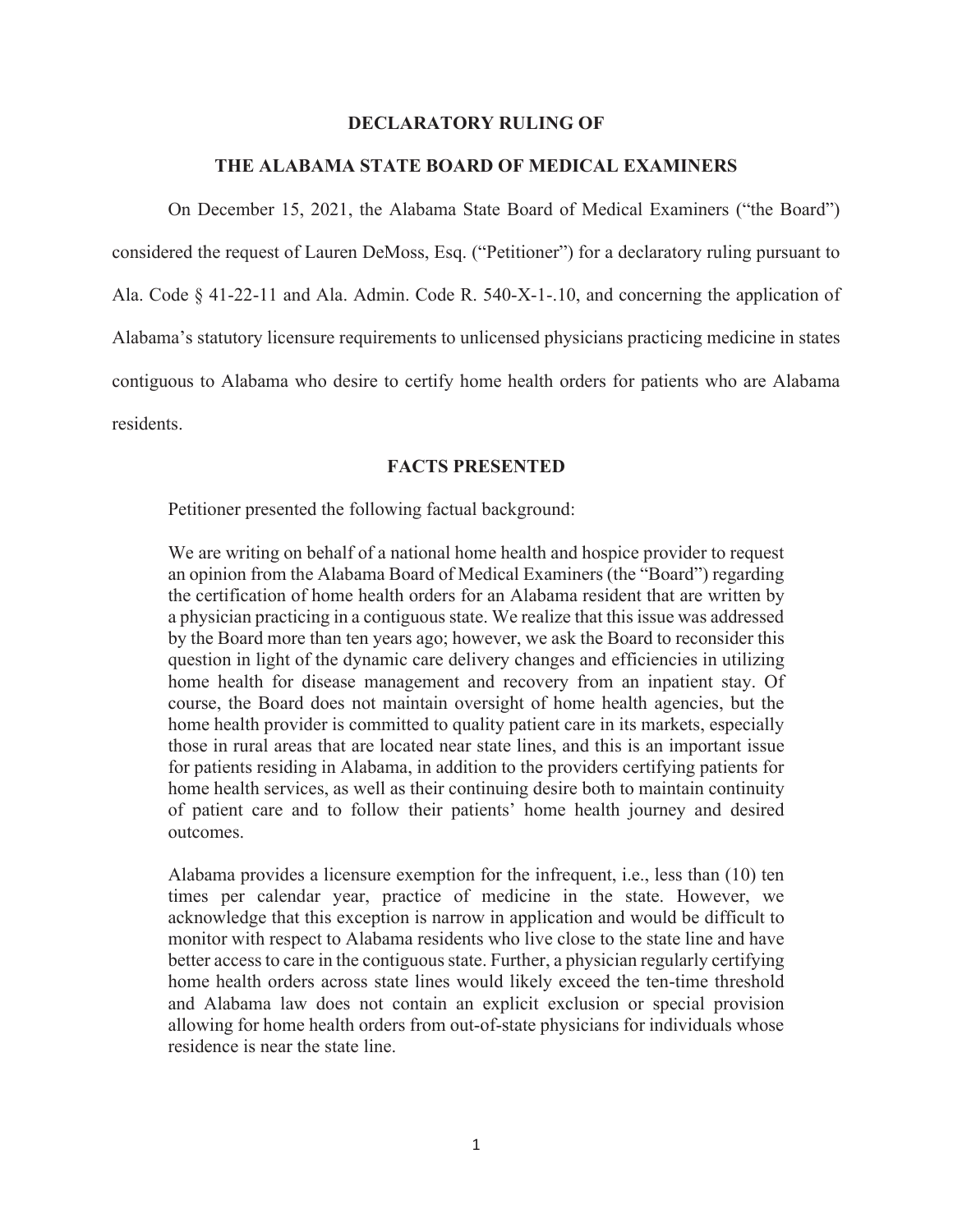As you are aware, during the pandemic, many states waived health care provider licensing requirements or delegated such authority to the applicable regulatory agencies, and some states relied on the state of emergency as the basis for such waivers. However, eighteen states still have active waivers in place and fourteen have chosen to make those waivers permanent. Advocates of making waivers permanent note that "allowing providers to permanently deliver virtual care across state lines say it would help ease staffing shortages, help patients and doctors maintain existing relationships and benefit patients in isolated communities by making faraway specialists more accessible." The rationale behind allowing these waivers is the assumption that the physicians are duly licensed and in good standing in the physician's state of residency.

Alabama's licensure requirement is designed to protect Alabama residents by ensuring they receive care from only those physicians that the state can confirm are qualified to provide such care. The care provided to the patient in this instance is in the form of home health services. The out-of-state physician certifies the need for such services; the physician is not providing the home health services in the state. Further, the recent COVID-19 licensing waivers have demonstrated that this concern is outweighed by the benefits of allowing out-of-state physicians to provide services to residents of other states, especially when they are established patients, in order to improve access to medical care.

In the case of a co-signature by the Alabama-licensed physician, the Alabamalicensed physician is reviewing and agreeing with the order. Allowing a cosignature on the order would not negate the purpose of the Board's oversight of physicians providing care to Alabama residents. In fact, in rural areas near the state line, the Alabama resident naturally and likely often receives care from providers located outside the state. By allowing the order to be co-signed by the Alabama physician, it is more convenient for the Alabama resident, and it promotes Alabama residents' access to care.

# **QUESTIONS PRESENTED**

(1) In light of recent waivers related to the delivery of care across state lines, can an out-ofstate physician, who does not maintain any type of Alabama license but resides in a contiguous state, be permitted to certify home health orders for Alabama residents, assuming the out-of-state physician has an established physician/patient relationship with the Alabama resident and is duly licensed in his or her state of residence?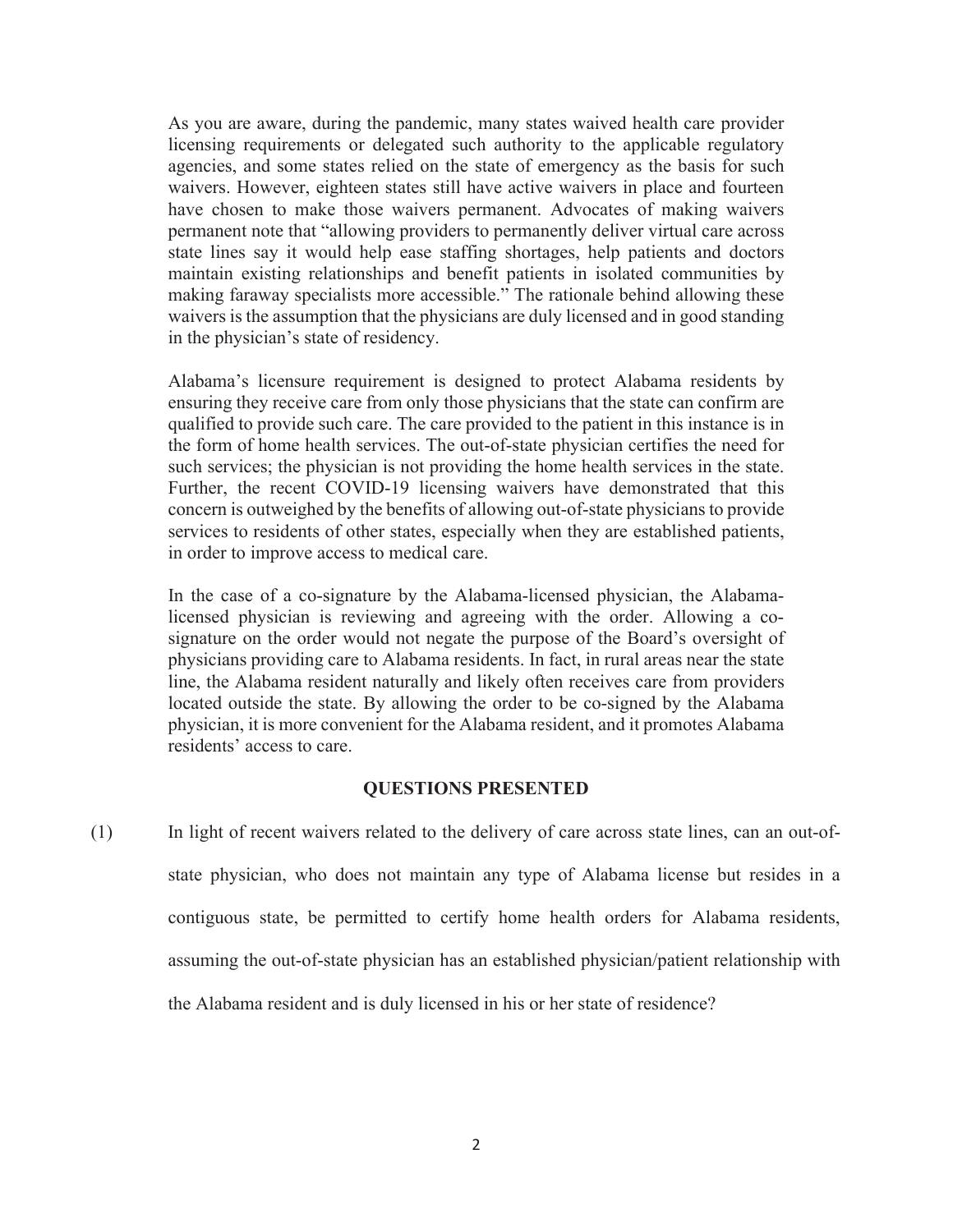(2) If the Board does not permit the sole signature on a home health order to be the out-of-state physician's certification, will the Board consider explicitly allowing an Alabama-licensed physician to co-sign the initial certification and recertification for home health after the Alabama-licensed physician has reviewed and agrees with the order placed by the patient's established out-of-state physician?

# **ANSWER**

 A physician practicing medicine with an unrestricted license in a state contiguous to Alabama, specifically, Florida, Georgia, Tennessee, and Mississippi, and who is not licensed to practice medicine in Alabama, may certify or recertify an order for home health for an Alabama resident who is an established patient of the physician when the order is co-signed by a physician licensed to practice medicine or osteopathy in Alabama who has reviewed the medical documentation and records and agrees with the order. A physician who is not licensed to practice medicine or osteopathy in Alabama may not practice medicine without a license; accordingly, he or she may not certify or recertify a home health order for an Alabama resident on his or her own authority without violating Alabama's licensure requirements.

#### **DISCUSSION**

 Under Ala. Code § 34-24-51, "any person who practices medicine or osteopathy or offers to do so in this state without a certificate of qualification having been issued in his or her behalf by the State Board of Medical Examiners and without a license and certificate of registration from the Medical Licensure Commission of Alabama shall be guilty of a Class C felony." The practice of medicine or osteopathy means "to diagnose, treat, correct, advise, or prescribe for any human disease, ailment, injury, infirmity, deformity, pain, or other condition, physical or mental, real or imaginary, by any means or instrumentality." Ala. Code § 34-24-50(1). Under the facts presented,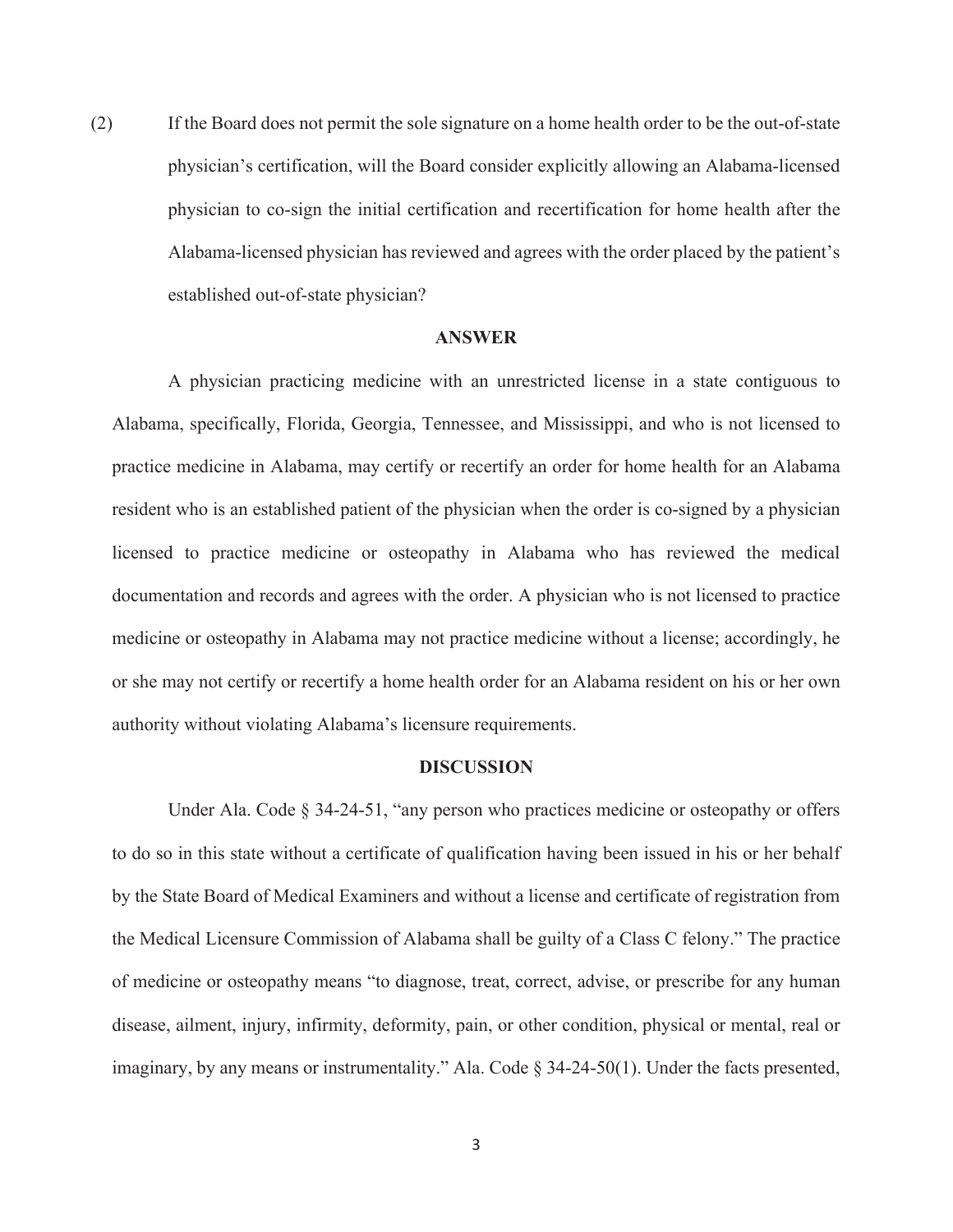Petitioner proposes for out-of-state physicians who are not licensed to practice medicine or osteopathy in Alabama to initially certify or recertify home health orders for established patients of the physician who reside in Alabama. Because the certification or recertification of a home health order is the practice of medicine or osteopathy, Alabama law requires the person issuing the certification to possess a license to practice medicine or osteopathy in Alabama.

 The Board does not have the authority to waive licensure requirements, nor would it want to. And, as Petitioner points out, the exemption from the special purpose licensure requirement for out-of-state physicians who practice across state lines on an "irregular or infrequent basis" is insufficient to cover what is contemplated to be a regular or frequent practice. Ala. Code § 34-24- 505.

 Petitioner proposes that some concession be made for physicians who practice in states contiguous to Alabama and who have a substantial number of established Alabama patients. Four states border Alabama: Florida, Georgia, Tennessee, and Mississippi. Alabama is a predominantly rural state, which means that its residents often travel and sometimes cross state lines to obtain medical care. The Board agrees with Petitioner that Alabama residents who live along its borders and who have an established relationship with a physician licensed in a bordering state are wellserved if this physician is able to assist with certifying the patient's home health orders when home health is medically justified.

 The Board finds that permitting an Alabama-licensed physician to verify and co-sign home health orders protects the public by ensuring that a physician who is qualified to practice in Alabama has evaluated the order, and that at least one signatory to the order can be held accountable to Alabama residents. The Board also finds that this accountability is necessary to mitigate and deter fraud, waste, and abuse, which impose costs on all Alabama residents. The